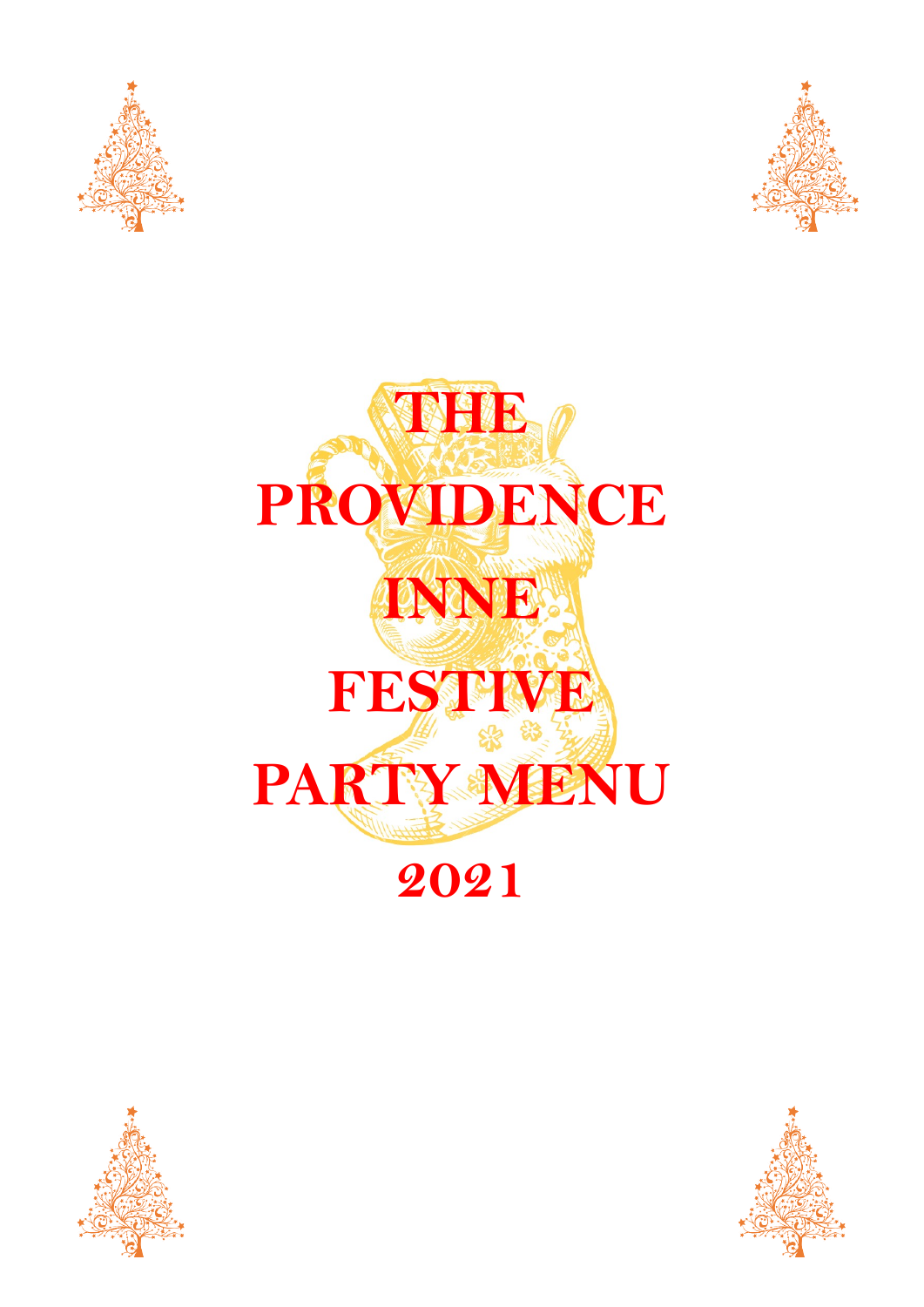**THE PROVIDENCE INNE**

Kentish Pub & Restaurant

## **FESTIVE SEASON 2021**

Our party menu is traditional with a modern edge to emphasise the seasons ingredients prepared by our chefs daily in our kitchen We pride ourselves in delivering you a great service so we ask that all bookings arrive prompt to avoid delays. Three Course Menu  $\ℓ_{30}$  per person with a  $\ℓ_{10}$  non refundable deposit is required to secure your party booking.

Children 12 years and under  $\mathcal{L}20$  per person with a  $\mathcal{L}10$  non refundable deposit

### ALL BOOKINGS ARE PROVISIONAL UNTIL A FULL DEPOSIT HAS BEEN RECEIVED IN FULL FOR YOUR PARTY.

Christmas Party Nights Available from 9th November—23rd December 2021 Tuesday-Friday 6 pm -9 pm Available for parties of four or more

Unfortunately we are unable to combine a la carte and Christmas menus on party nights if you have any special requests or dietary requirements let us know and we will endeavour to do our utmost to ensure you have a great time at The Providence Inne.